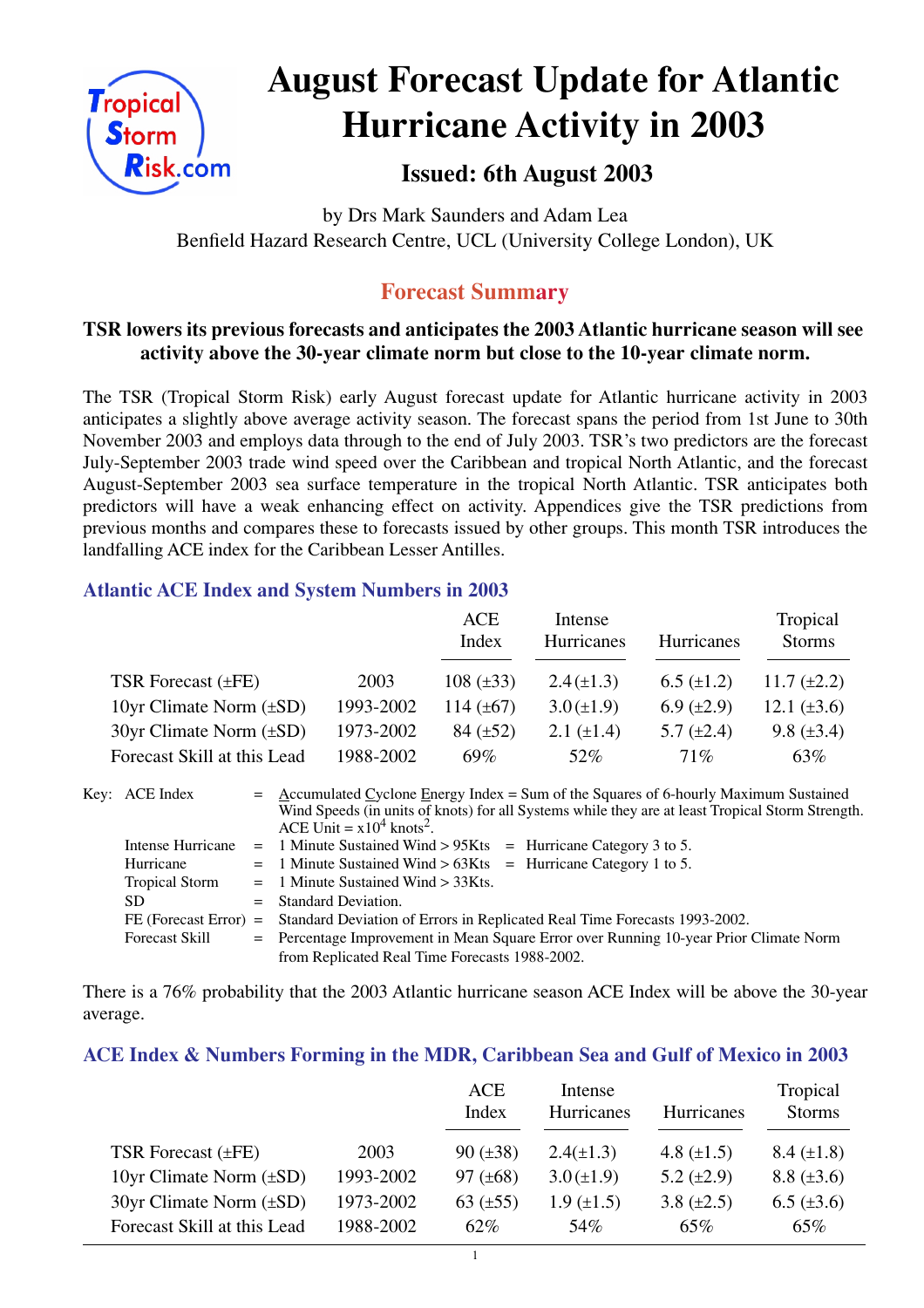The Atlantic hurricane Main Development Region (MDR) is the region  $10^{\circ}$ N -  $20^{\circ}$ N,  $20^{\circ}$ W -  $60^{\circ}$ W between the Cape Verde Islands and the Caribbean. A storm is defined as having formed within this region if it reached at least tropical depression status while in the area.

There is a 76% probability that the MDR, Caribbean Sea and Gulf of Mexico ACE Index will exceed the 30-year average in 2003.

#### **USA Landfalling ACE Index and Numbers in 2003**

|                             |           | ACE               |                   | Tropical        |
|-----------------------------|-----------|-------------------|-------------------|-----------------|
|                             |           | Index             | <b>Hurricanes</b> | <b>Storms</b>   |
|                             |           |                   |                   |                 |
| TSR Forecast $(\pm FE)$     | 2003      | $2.5 \ (\pm 1.3)$ | $1.5 \ (\pm 0.9)$ | 3.4 $(\pm 1.9)$ |
| Average $(\pm SD)$          | 1993-2002 | $2.3 \ (\pm 1.6)$ | $1.2 (\pm 1.2)$   | 3.8 $(\pm 2.1)$ |
| Average $(\pm SD)$          | 1973-2002 | $1.8 (\pm 1.7)$   | $1.2 \ (\pm 1.3)$ | $2.8 (\pm 2.0)$ |
| Forecast Skill at this Lead | 1988-2002 | 33%               | 25%               | 19%             |

| Key: ACE Index                           | $=$ Accumulated Cyclone Energy Index = Sum of the Squares of hourly Maximum<br>Sustained Wind Speeds (in units of knots) for all Systems while they are at least<br>Tropical Storm Strength and over the USA Mainland (reduced by a factor of 6).<br>ACE Unit = $x10^4$ knots <sup>2</sup> . |
|------------------------------------------|----------------------------------------------------------------------------------------------------------------------------------------------------------------------------------------------------------------------------------------------------------------------------------------------|
| Landfall Strike Category<br>USA Mainland | = Maximum 1 Minute Sustained Wind of Storm Coming Within 30km of Land.<br>$=$ Brownsville (Texas) to Maine.                                                                                                                                                                                  |

USA landfalling intense hurricanes are not forecast since we have no skill at any lead.

There is a 70% probability that the 2003 US ACE index will be above the 30-year average.

#### **Caribbean Lesser Antilles Landfalling Numbers in 2003**

|                                |           | <b>ACE</b><br>Index | Intense<br><b>Hurricanes</b> | <b>Hurricanes</b> | Tropical<br><b>Storms</b> |
|--------------------------------|-----------|---------------------|------------------------------|-------------------|---------------------------|
| TSR Forecast $(\pm FE)$        | 2003      | $1.9 \ (\pm 2.1)$   | $0.4~(\pm 0.3)$              | $0.7 (\pm 0.6)$   | $1.6(\pm 0.7)$            |
| 10yr Climate Norm $(\pm SD)$   | 1993-2002 | 2.1 $(\pm 2.7)$     | $0.3 \ (\pm 0.5)$            | $0.7 (\pm 0.8)$   | $1.5 \ (\pm 0.9)$         |
| $30yr$ Climate Norm $(\pm SD)$ | 1973-2002 | $1.3 \ (\pm 2.1)$   | $0.2 \ (\pm 0.4)$            | $0.4~(\pm 0.6)$   | 1.1 $(\pm 1.0)$           |
| Forecast Skill at this Lead    | 1988-2002 | $37\%$              | 33%                          | $46\%$            | 49%                       |

| Key: ACE Index                              | $=$ Accumulated Cyclone Energy Index = Sum of the Squares of hourly Maximum<br>Sustained Wind Speeds (in units of knots) for all Systems while they are at least<br>Tropical Storm Strength and within the boxed region (10.0°N-18.5°N, 60.0°W-63.0°W)<br>(reduced by a factor of 6). ACE Unit = $x10^4$ knots <sup>2</sup> . |
|---------------------------------------------|-------------------------------------------------------------------------------------------------------------------------------------------------------------------------------------------------------------------------------------------------------------------------------------------------------------------------------|
| Landfall Strike Category<br>Lesser Antilles | = Maximum 1 Minute Sustained Wind of Storm Coming Within 30km of Land.<br>$=$ Island Arc from Anguilla to Trinidad Inclusive.                                                                                                                                                                                                 |

### **Key Predictors for 2003**

The key factors behind the TSR forecast for a slightly above-average hurricane season in 2003 are the anticipated small enhancing effect of July-September forecast 925mb U(east/west)-winds over the Caribbean Sea and tropical North Atlantic region  $(7.5^{\circ}N - 17.5^{\circ}N, 30^{\circ}W - 100^{\circ}W)$  and of August-September forecast sea surface temperature for the Atlantic MDR  $(10^0$ N -  $20^0$ N,  $20^0$ W -  $60^0$ W). The current forecast anomalies (1973-2002 climatology) for these predictors are  $0.22\pm0.40$  ms<sup>-1</sup> (down from  $0.51\pm0.46$  ms<sup>-1</sup> last month) and  $0.26\pm0.11^{\circ}$ C (up from  $0.15\pm0.14^{\circ}$ C last month) respectively. The corresponding forecast skills for these predictors at this lead are 78% and 85%.

#### **Further Information**

Further information on the TSR forecast methodology, the TSR simulated real-time forecast skill as a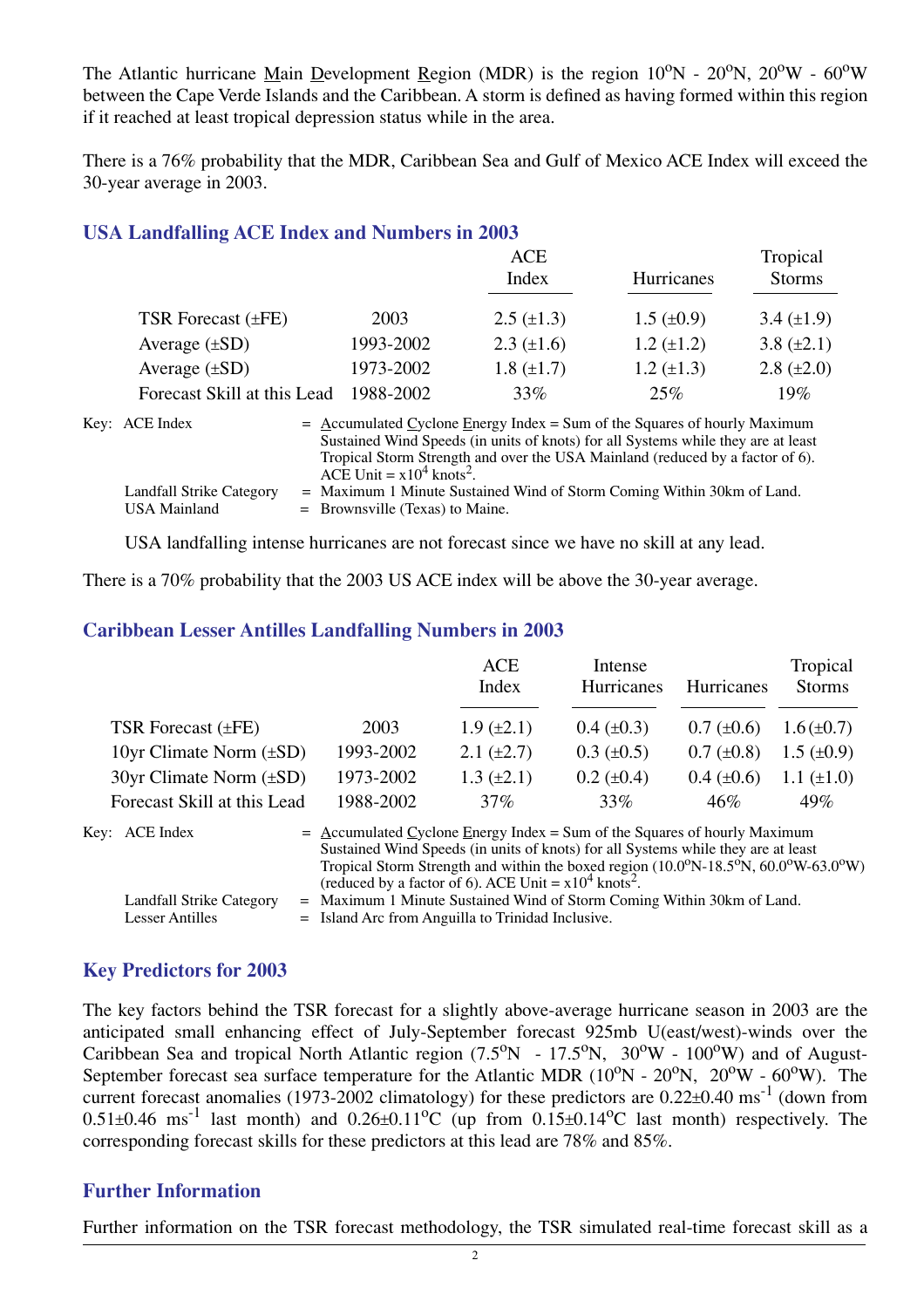function of lead time, and on TSR in general, may be obtained either from the TSR web site (tropicalstormrisk.com) or from the 'Extended Range Forecast for Atlantic Hurricane Activity in 2002' document issued on the 23rd November 2001. A summary of the 2003 Atlantic hurricane season and a verification of the TSR seasonal forecasts will be issued in December 2003.

## **Appendix - Predictions from Previous Months**

| <b>Atlantic ACE Index and System Numbers 2003</b> |             |                     |                                    |                   |                       |  |
|---------------------------------------------------|-------------|---------------------|------------------------------------|-------------------|-----------------------|--|
|                                                   |             | <b>ACE</b><br>Index | Named<br>Tropical<br><b>Storms</b> | Hurricanes        | Intense<br>Hurricanes |  |
| Average Number $(\pm SD)$ (1993-2002)             |             | 114 $(\pm 67)$      | 12.1 $(\pm 3.6)$                   | $6.9 \ (\pm 2.9)$ | $3.0 (\pm 1.9)$       |  |
| Average Number (±SD) (1973-2002)                  |             | $84 (\pm 52)$       | $9.8 (\pm 3.4)$                    | $5.7 (\pm 2.4)$   | $2.1 (\pm 1.4)$       |  |
|                                                   | 6 Aug 2003  | $108 (\pm 33)$      | $11.7 (\pm 2.2)$                   | $6.5 (\pm 1.2)$   | $2.4 (\pm 1.3)$       |  |
|                                                   | 4 Jul 2003  | $122 (\pm 39)$      | $12.7 (\pm 2.5)$                   | 7.2 $(\pm 1.4)$   | $2.9 \ (\pm 1.5)$     |  |
|                                                   | 10 Jun 2003 | 115 $(\pm 35)$      | $12.2 (\pm 2.2)$                   | 6.8 $(\pm 1.6)$   | $2.8 (\pm 1.4)$       |  |
|                                                   | 6 May 2003  | 118 $(\pm 45)$      | $12.4 \ (\pm 2.7)$                 | $7.0 (\pm 2.0)$   | $2.8 (\pm 1.5)$       |  |
| <b>TSR Forecasts (±FE)</b>                        | 11 Apr 2003 | $97 (\pm 58)$       | 11.1 $(\pm 2.9)$                   | 6.1 $(\pm 2.4)$   | $2.4 (\pm 1.8)$       |  |
|                                                   | 5 Mar 2003  | $123 (\pm 62)$      | $12.7 (\pm 3.5)$                   | $7.1 (\pm 2.7)$   | $2.9 \ (\pm 1.9)$     |  |
|                                                   | 5 Feb 2003  | 133 $(\pm 63)$      | 13.3 $(\pm 3.3)$                   | $7.6 (\pm 2.7)$   | 3.1 $(\pm 1.8)$       |  |
|                                                   | 7 Jan 2003  | $116 (\pm 65)$      | $12.3 \ (\pm 3.4)$                 | 6.9 $(\pm 2.8)$   | $2.7 (\pm 1.8)$       |  |
|                                                   | 16 Dec 2002 |                     | $12.4 (\pm 3.5)$                   | $7.0 (\pm 2.8)$   | $2.8 (\pm 1.8)$       |  |
|                                                   | 30 May 2003 |                     | 14                                 | 8                 | 3                     |  |
| <b>Gray Forecasts</b>                             | 4 Apr 2003  |                     | 12                                 | 8                 | 3                     |  |
|                                                   | 6 Dec 2002  |                     | 12                                 | 8                 | 3                     |  |
| <b>NOAA</b> Forecast                              | 19 May 2003 | 110-180             | $11 - 15$                          | $6 - 8$           | $2 - 4$               |  |
| Meteorological Insti-                             | 1 Aug 2003  |                     | 12                                 | 8                 |                       |  |
| tute, Cuba Forecasts                              | 2 May 2003  |                     | 10                                 | 6                 |                       |  |

## **1. Atlantic ACE Index and System Numbers**

## **2. MDR, Caribbean Sea and Gulf of Mexico ACE Index and Numbers**

| MDR, Caribbean Sea and Gulf of Mexico ACE Index and Numbers 2003 |             |                     |                                    |                   |                       |  |  |
|------------------------------------------------------------------|-------------|---------------------|------------------------------------|-------------------|-----------------------|--|--|
|                                                                  |             | <b>ACE</b><br>Index | Named<br>Tropical<br><b>Storms</b> | <b>Hurricanes</b> | Intense<br>Hurricanes |  |  |
| Average Number $(\pm SD)$ (1993-2002)                            |             | $97 (\pm 68)$       | $8.8 (\pm 3.6)$                    | 5.2 $(\pm 2.9)$   | $3.0 (\pm 1.9)$       |  |  |
| Average Number $(\pm SD)$ (1973-2002)                            |             | 63 $(\pm 55)$       | $6.5 (\pm 3.6)$                    | 3.8 $(\pm 2.5)$   | $1.9 \ (\pm 1.5)$     |  |  |
|                                                                  | 6 Aug 2003  | $90 (\pm 38)$       | $8.4 \ (\pm 1.8)$                  | 4.8 $(\pm 1.5)$   | 2.4 $(\pm 1.3)$       |  |  |
|                                                                  | 4 Jul 2003  | $105 (\pm 41)$      | $9.4 (\pm 1.9)$                    | 5.5 $(\pm 1.6)$   | $2.9 \ (\pm 1.5)$     |  |  |
|                                                                  | 10 Jun 2003 | $98 (\pm 35)$       | $8.9 \ (\pm 1.9)$                  | 5.1 $(\pm 1.4)$   | $2.8 \ (\pm 1.4)$     |  |  |
|                                                                  | 5 May 2003  | $100 (\pm 45)$      | $9.1 (\pm 2.4)$                    | 5.3 $(\pm 1.8)$   | $2.8 \ (\pm 1.5)$     |  |  |
| TSR Forecasts (±FE)                                              | 11 Apr 2003 | 79 (±58)            | 7.8 $(\pm 3.0)$                    | 4.4 $(\pm 2.4)$   | $2.4 (\pm 1.8)$       |  |  |
|                                                                  | 5 Mar 2003  | $106 (\pm 63)$      | $9.4 \ (\pm 3.4)$                  | 5.4 $(\pm 2.6)$   | $2.9 \ (\pm 1.9)$     |  |  |
|                                                                  | 5 Feb 2003  | 116 $(\pm 64)$      | $10.0 (\pm 3.4)$                   | $5.9 \ (\pm 2.7)$ | 3.1 $(\pm 1.8)$       |  |  |
|                                                                  | 7 Jan 2003  | $99 (\pm 66)$       | $9.0 \ (\pm 3.5)$                  | 5.2 $(\pm 2.7)$   | $2.7 \ (\pm 1.8)$     |  |  |
|                                                                  | 16 Dec 2002 |                     | $9.2 \ (\pm 3.5)$                  | 5.3 $(\pm 2.7)$   | $3.0 \ (\pm 1.7)$     |  |  |